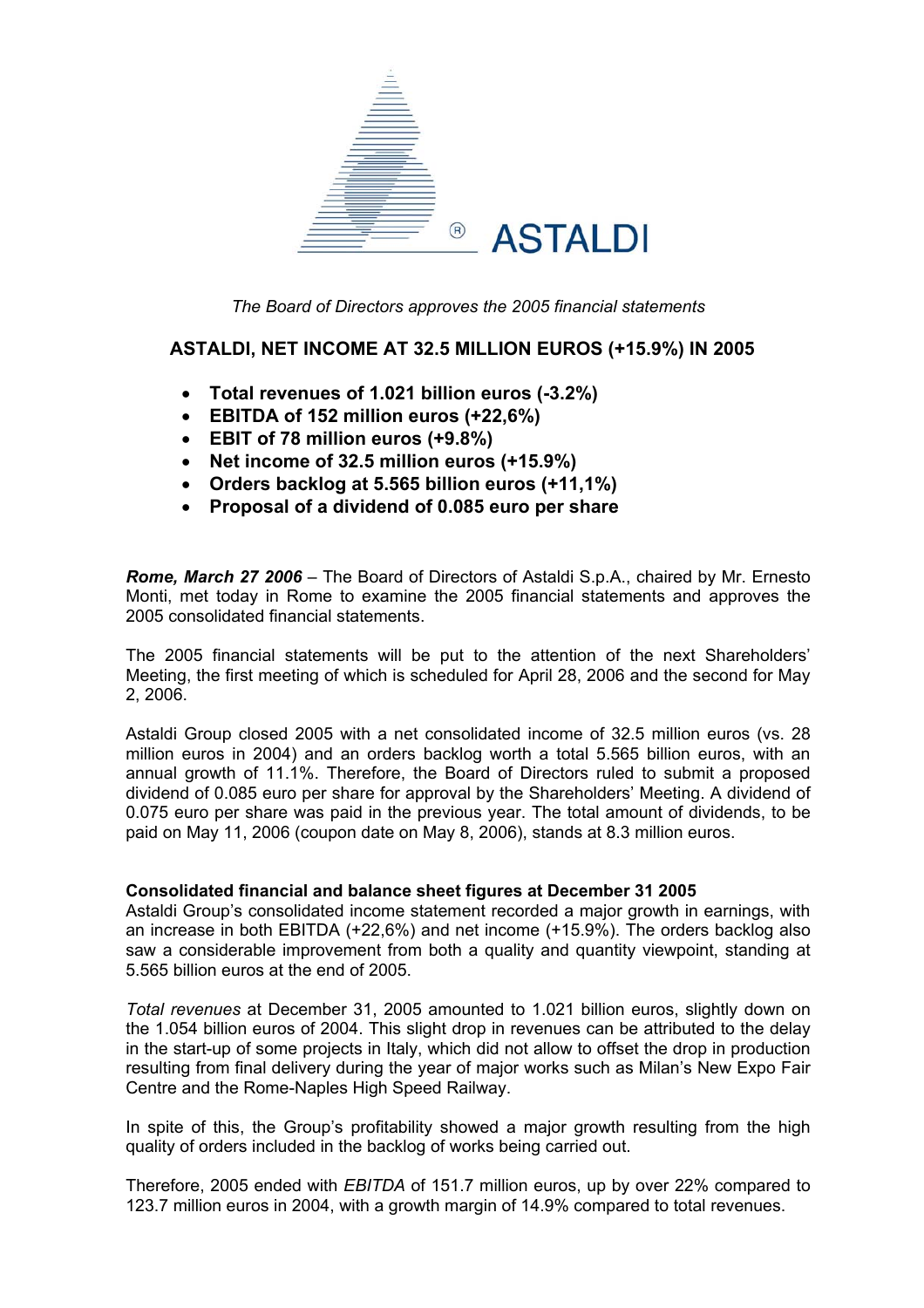*EBIT* amounted to 77.9 million euros with a 7.6% incidence on revenues and up by 9.8% on the 70.9 million euros of the previous year.

The Group's *net income* in 2005 totalled 32.5 million euros, up by 15.9% on the 28 million euros of the previous year, and up from 2.7% to 3.2% in relation to total revenues. This positive result is further highlighted by pre-tax profit of approx. 54.6 million euros, up by 27.3% on 2004.

Domestic contracts accounted for 46% of the above results, while the remaining 54% referred to works being carried out in the 14 foreign countries where Astaldi currently operates.

The *net financial position* at December 31, 2005 showed indebtedness of 234 million euros, compared to 227 million euros at the end of 2004, net of own shares. Said figure does not include receivables for the Anatolian Motorway contract in Turkey worth a total 56 million US dollars, collected in February 2006.

The value of indebtedness is in line with the contents of the 2006-2009 Business Plan, confirming a lower than the unit debt/equity ratio of 0.90, down on the 0.97 ratio of December 31, 2004.

| Euro / 000                                   | 31 December<br>2005 | 31 December<br>2004 |  |
|----------------------------------------------|---------------------|---------------------|--|
| Short-term financial indebtedness            | (207, 946)          | (199, 983)          |  |
| Bonded loan                                  | 0                   | (129, 999)          |  |
| Short-term financial indebtedness            | (207, 946)          | (329, 982)          |  |
| Medium and long-term financial indebtedness  | (246, 700)          | (86, 634)           |  |
| Cash                                         | 175,423             | 185,368             |  |
| Total financial receivables and securities   | 60,619              | 26,915              |  |
| Leasing                                      | (21,138)            | (23,421)            |  |
| <b>Net financial position</b>                | (239, 742)          | (227, 755)          |  |
| Treasury shares in portfolio                 | 5,860               | 898                 |  |
| IAS effects and change in consolidation area | 0                   | 111,390             |  |
| <b>Total net financial position</b>          | (233,882)           | (115, 467)          |  |

*Consolidated net financial position* 

( \* ) The figure refers to the balance sheet as per Legislative Decree No. 127

The 2006-2010 Business Plan shall be submitted for examination and approval by the Board of Directors during its next meeting.

#### **Orders backlog**

During 2005 Astaldi increased its orders backlog by 1.523 billion euros, bringing the total to 5.565 billion euros, with a growth of 11.1%. The new orders mainly refer to transport infrastructures and energy production plants. 27% of the contracts included in backlog refers to concessions/project financing contracts, while the remaining part refers to construction activities, 62% of which are in Italy and 11% abroad.

Main contracts awarded during the year were for works to lay a second track on the Parma-La Spezia railway line, the Turin rail junction, infrastructural water supply projects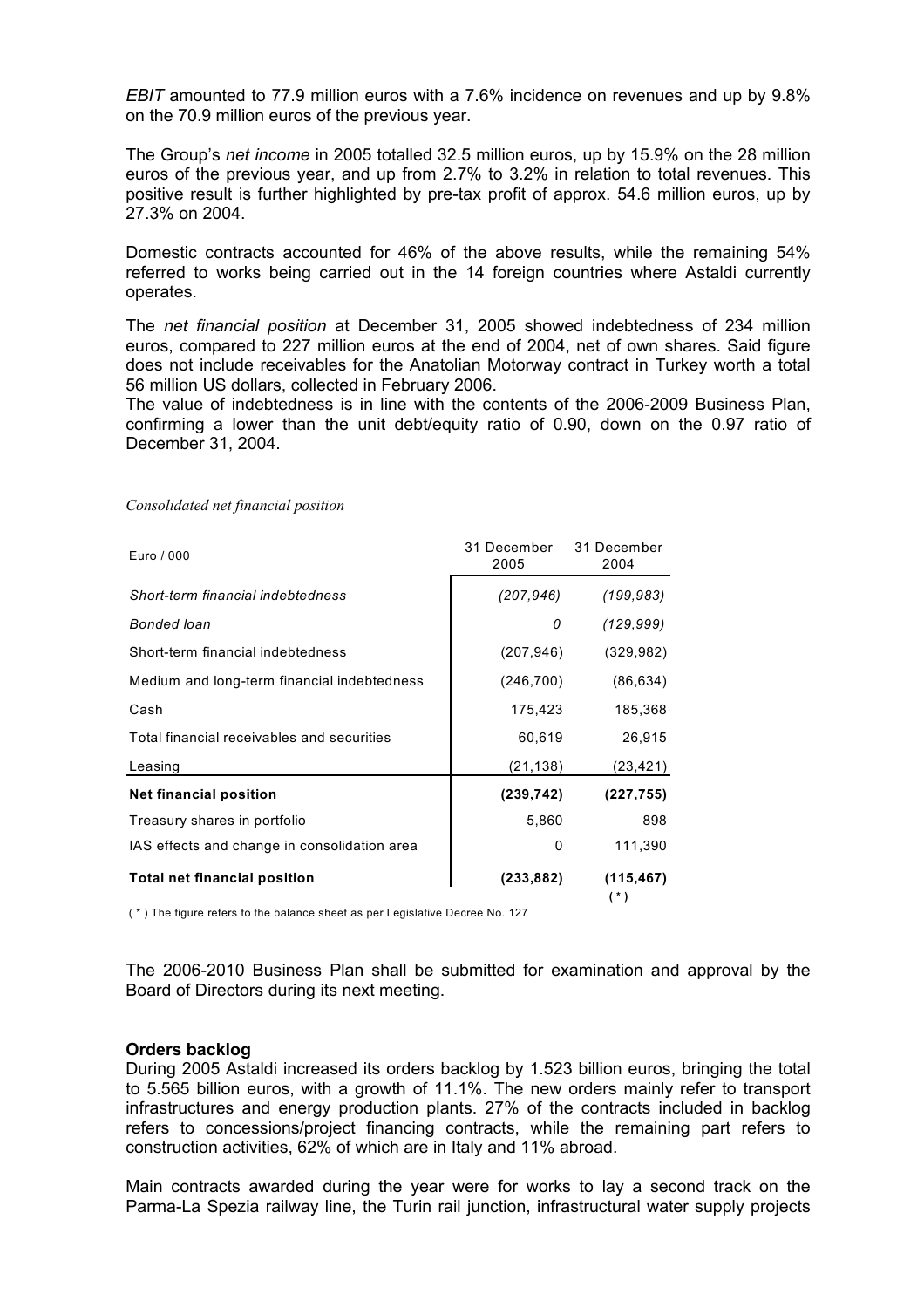and rail transport works in Algeria and backing of an additional tranche of the project to construct the Puerto Cabello-La Encrucijada railway line in Venezuela.

The table below shows the trend in the 2005 orders backlog, split according to key areas of activity.

| Euro/millions                          |                                          | <b>Beginning Period</b><br>01/01/2005 | <b>Increments</b> | Decrements for<br>production | <b>Ending Period</b><br>31/12/2005 |
|----------------------------------------|------------------------------------------|---------------------------------------|-------------------|------------------------------|------------------------------------|
| Transport infrastructures<br>of which: |                                          | 3,229                                 | 917               | (770)                        | 3,374                              |
|                                        | railways and undergrounds                | 1,859                                 | 718               | (411)                        | 2,166                              |
|                                        | roads and motorways                      | 1,283                                 | 195               | (322)                        | 1,156                              |
|                                        | ports and airports                       | 87                                    | 4                 | (39)                         | 52                                 |
|                                        | Hydraulic works and hydroelectric plants | 221                                   | 110               | (79)                         | 252                                |
| Civil and industrial construction      |                                          | 348                                   | 179               | (118)                        | 409                                |
| Concessions                            |                                          | 1,213                                 | 317               |                              | 1,530                              |
| <b>Total orders backlog</b>            |                                          | 5,011                                 | 1,523             | (969)                        | 5,565                              |

### **Subsequent events**

The outcome of tenders for the construction of Line C of Rome underground and Line 5 of Milan underground was disclosed subsequent to the 2005 year end.

Astaldi S.p.A., leader of a joint venture, was awarded the general contracting for the construction of Line C of Rome underground, worth a total 2.2 billion euros, in February. The Company, leader and mandatory of a joint venture, was subsequently awarded the project financing contract for the design, construction and subsequent management of Line 5 of Milan underground worth a total 500 million euros and generating concession revenues of over 700 million euros.

Awarding of the contract for the construction of a new railway line in Algeria, worth a total of approximately 158 million euros, was also made official during the year.

As of today, Astaldi's orders backlog stands at over Euro 6.6 billion.

*Listed on the Star segment of the Italian stock exchange, Astaldi Group has been active for more than 75 years, in Italy and abroad, in designing and constructing large-scale civil engineering works. The Group operates in the following areas of activity:* 

- *transport infrastructures (railways, undergrounds, roads, motorways, ports, and airports);*
- *hydraulic works and power production plants (dams, hydroelectric plants, water systems, oil pipelines, gas pipelines, and treatment plants);*
- *civil and industrial construction (hospitals, universities, airports, law courts, construction works for electrical and nuclear plants, car parks);*
- *concession of such works as car parks, hospitals, etc.*

 $\sim$ °°  $\sim$ °°  $\sim$ °  $\sim$ °  $\sim$ °  $\sim$ °  $\sim$ °  $\sim$ °  $\sim$ °  $\sim$ 

*The Group is currently a General Contractor capable of promoting financial aspects and coordinating all resources and skills for the optimal development and management of complex and high-value public works.* 

**For further information: Astaldi S.p.A. PMS Corporate Communications Tel. 06/41766389 Tel. 06/42020970**  *Alessandra Onorati**Giancarlo Frè Torelli* **Head IR & Corporate Communications** *Andrea Lijoi* **[a.onorati@astaldi.com](mailto:a.onorati@astaldi.com) [www.astaldi.it](http://www.astaldi.it/)**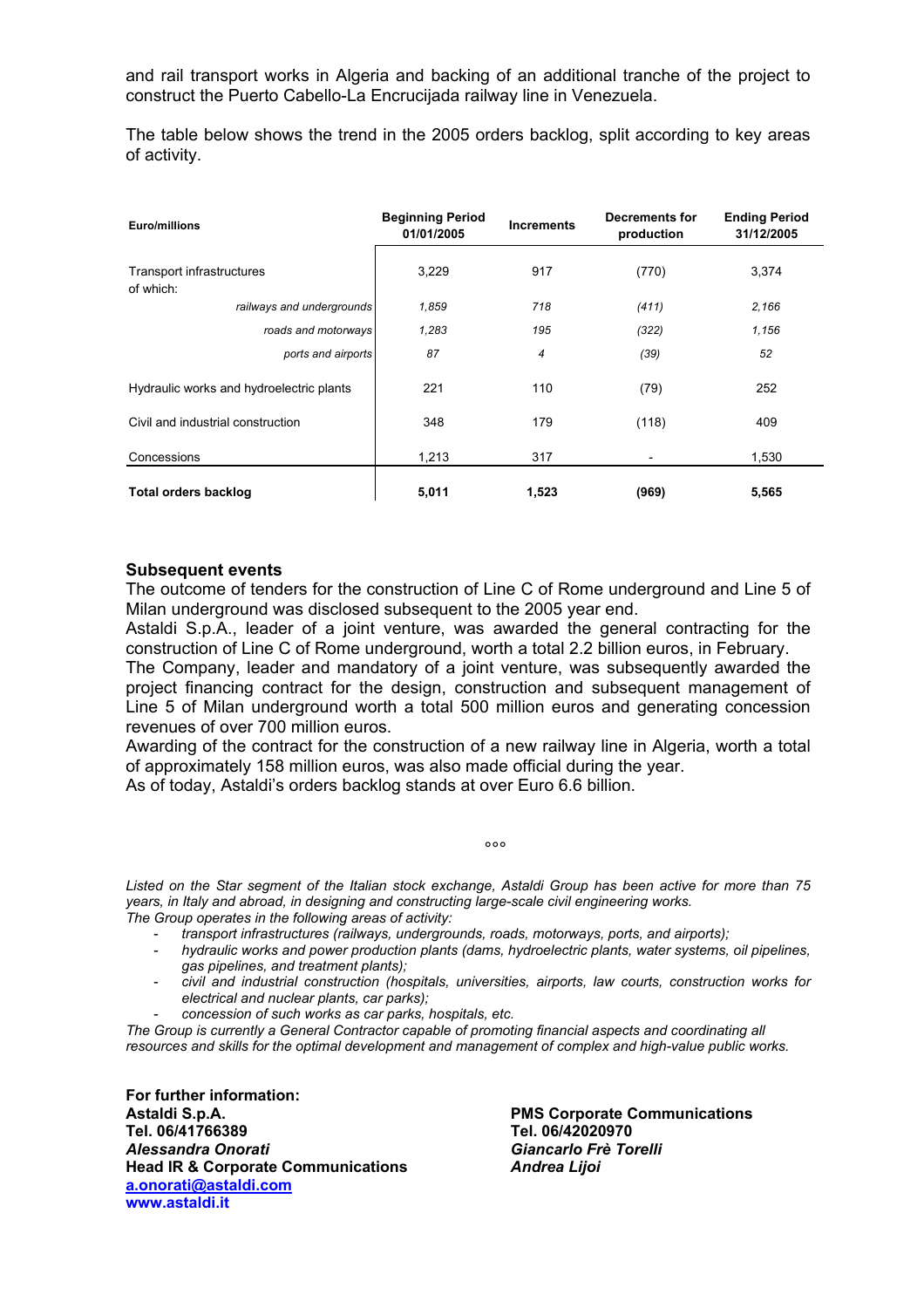# **CONSOLIDATED INCOME STATEMENT**

| Euro / 000                                               | 31 December<br>2005 | %          | 31 December<br>2004 | %          |
|----------------------------------------------------------|---------------------|------------|---------------------|------------|
|                                                          |                     |            |                     |            |
| Revenues                                                 | 968,898             | 94.9%      | 1,004,756           | 95.3%      |
| Other operating revenues                                 | 51,833              | 5.1%       | 49,739              | 4.7%       |
| <b>Total revenues</b>                                    | 1,020,730           | 100.0%     | 1,054,495           | 100.0%     |
| <b>Production costs</b>                                  | (722, 438)          | $(70.8\%)$ | (784, 782)          | $(74.4\%)$ |
| <b>Added value</b>                                       | 298,293             | 29.2%      | 269,713             | 25.6%      |
| Labour costs                                             | (146, 552)          | $(14.4\%)$ | (145, 957)          | $(13.8\%)$ |
| <b>EBITDA</b>                                            | 151,741             | 14.9%      | 123,756             | 11.7%      |
| Amortisation and depreciation                            | (28, 264)           | $(2.8\%)$  | (25, 673)           | $(2.4\%)$  |
| Provisions                                               | (16, 100)           | $(1.6\%)$  | (5, 179)            | $(0.5\%)$  |
| Write-downs                                              | (4,287)             | $(0.4\%)$  | (3,376)             | $(0.3\%)$  |
| Other operating costs                                    | (25, 620)           | $(2.5\%)$  | (18, 810)           | $(1.8\%)$  |
| (Capitalisation of internal construction costs)          | 457                 | 0.0%       | 234                 | $0.0\%$    |
| <b>EBIT</b>                                              | 77,927              | 7.6%       | 70,951              | 6.7%       |
| Net financial income and charges                         | (27, 459)           | (2.7%)     | (32,012)            | $(3.0\%)$  |
| Effects of evaluation of investments using equity method | 4,117               | 0.4%       | 3,937               | 0.4%       |
| Pre-tax profit (loss)                                    | 54,585              | 5.3%       | 42,875              | 4.1%       |
| Taxes                                                    | (22, 734)           | $(2.2\%)$  | (15,031)            | $(1.4\%)$  |
| Profit (loss) for the period                             | 31,851              | 3.1%       | 27,845              | 2.6%       |
| (Profit) loss attributable to minority interests         | 628                 | 0.1%       | 177                 | 0.0%       |
| Group net profit                                         | 32,479              | 3.2%       | 28,021              | 2.7%       |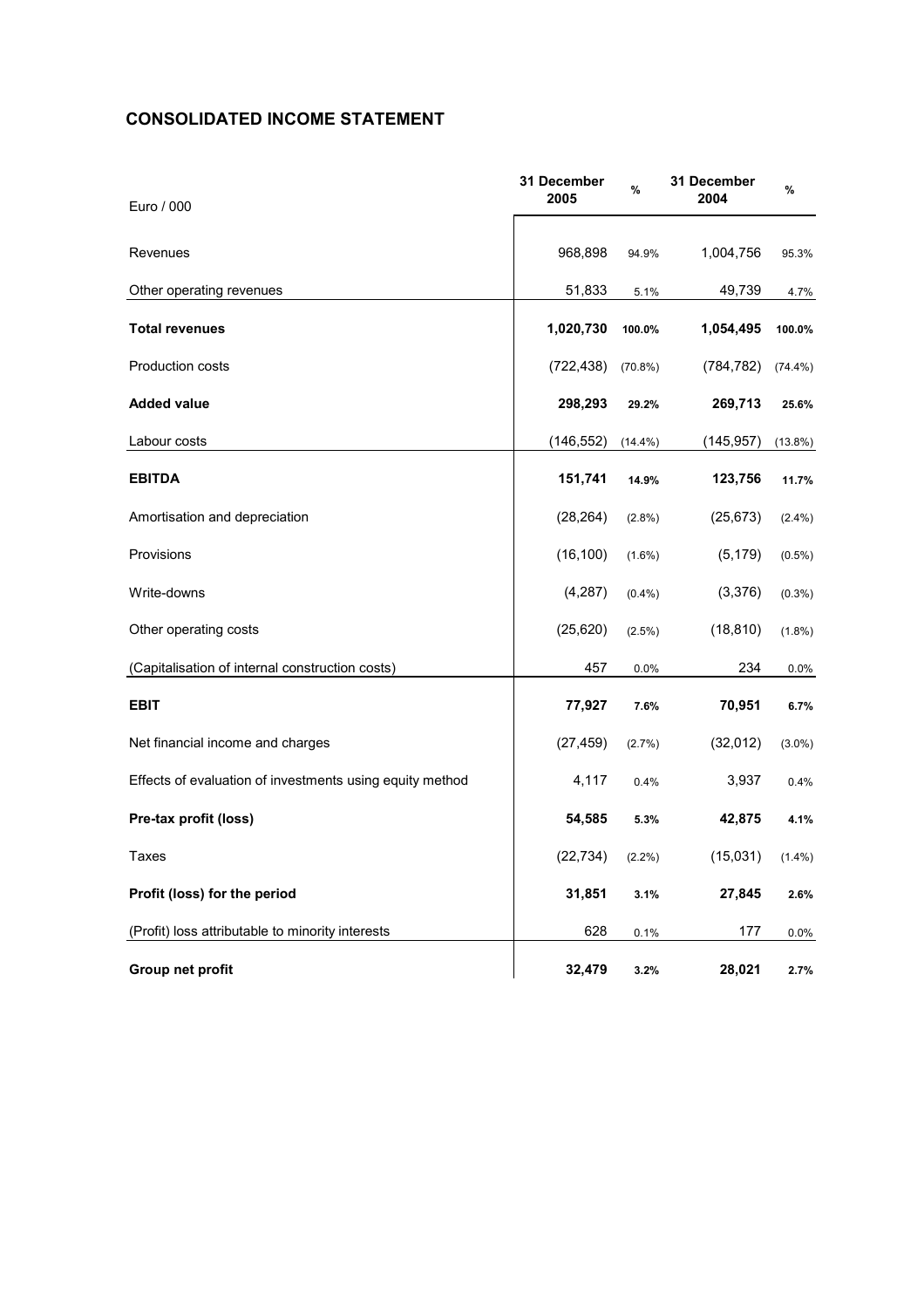# **CONSOLIDATED BALANCE SHEET**

|                                              | 31/12/2005 | 31/12/2004 |
|----------------------------------------------|------------|------------|
| Intangible fixed assets                      | 4,977      | 5,176      |
| Tangible fixed assets                        | 129,299    | 125,467    |
| Investments                                  | 34,430     | 33,238     |
| Other net fixed assets                       | 45,749     | 42,620     |
| Total fixed assets (A)                       | 214,455    | 206,501    |
| Inventories                                  | 44,702     | 44,867     |
| Contracts in progress                        | 265,267    | 142,823    |
| Trade receivables                            | 384,085    | 395,237    |
| Other assets                                 | 166,513    | 138,330    |
| Advances from customers                      | (67, 872)  | (73, 880)  |
| <b>Subtotal</b>                              | 792,695    | 647,377    |
| Payables to suppliers                        | (354, 816) | (381, 200) |
| Other liabilities                            | (90, 170)  | (74, 395)  |
| <b>Subtotal</b>                              | (444, 986) | (455, 595) |
| <b>Working capital (B)</b>                   | 347,709    | 191,782    |
| Employee benefits                            | (11, 518)  | (11, 122)  |
| Provision for current risks and charges      | (54, 609)  | (37, 370)  |
| Total provisions (C)                         | (66, 127)  | (48, 492)  |
| Net invested capital $(D) = (A) + (B) + (C)$ | 496,037    | 349,791    |
| Cash and cash equivalents                    | 175,418    | 185,370    |
| Financial receivables and securities         | 60,618     | 98,256     |
| Medium-long term financial payables          | (262, 966) | (88, 702)  |
| Short-term financial payables                | (212, 815) | (309, 784) |
| Net financial payables/receivables (E)       | (239, 745) | (114, 860) |
| Group equity                                 | 257,072    | 237,916    |
| Minority interests                           | (780)      | (2,985)    |
| Equity $(G) = (D) - (E)$                     | 256,292    | 234,931    |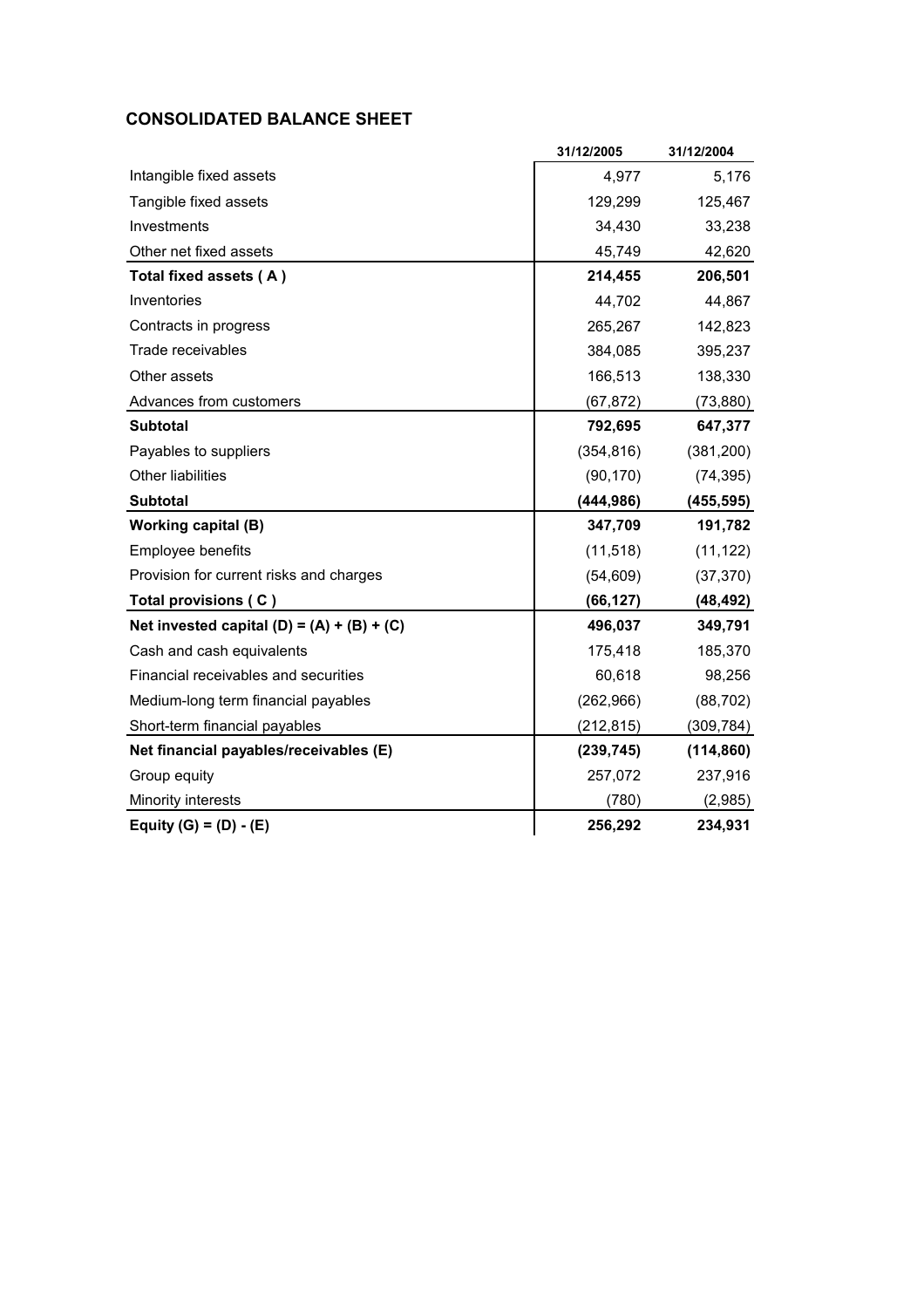| A - CASH FLOW FROM OPERATING ACTIVITIES                                           | 2005      |
|-----------------------------------------------------------------------------------|-----------|
| Net profit                                                                        | 31,851    |
| Reconciliation of net profit referred to cash flow from operating activities      |           |
|                                                                                   |           |
| Taxes                                                                             | 3,557     |
| Depreciation, ammortization and write-downs                                       | 38,214    |
| Provisions for risks and charges                                                  | 16,100    |
| Costs of defined benefit plan                                                     | 2,919     |
| Employee benefit costs                                                            | 1,840     |
| Loss on disposal of non current assets                                            | 3,732     |
| Impact of measurement at equity method                                            | (4, 117)  |
| Gains on disposal of non current assets                                           | (3, 441)  |
| Subtotal                                                                          | 58,804    |
| Change in working capital                                                         |           |
| Trade receivables                                                                 | 88,607    |
| Inventories and contract in progress                                              | (87,960)  |
| Trade payables                                                                    | (26, 384) |
| Provisions for risks and charges                                                  | (4,622)   |
| Advances from customers                                                           | (6,008)   |
| Other assets                                                                      | (47,206)  |
| Other liabilities                                                                 | 12,034    |
| Defined benefit plans payment                                                     | (2,523)   |
| Subtotal                                                                          | (74, 062) |
| Cash flow from the disposal Group as discontinued operatins                       |           |
|                                                                                   | 16,593    |
| <b>B - CASH FLOW FROM INVESTMENTS ACTIVITIES</b>                                  |           |
| Purchase of investment property                                                   |           |
| Investments in intangible assets                                                  | (3, 118)  |
| Investments in tangible assets                                                    | (42, 104) |
| Acquisition of subsidiaries net of cash acquired                                  | 2,531     |
| Proceeds from sale of non current assets                                          | 15,384    |
| Changes in financing activities to subsidiaries and associates and jvs and others | (2, 354)  |
| Receipts of government grants                                                     | 2,019     |
| Change in consolidation area                                                      | (1,053)   |
| Cash flow from the disposal Group as discontinued operatins                       |           |
|                                                                                   | (28, 695) |
| C - CASH FLOW FROM FINANCING ACTIVITIES                                           |           |
| Issue of loan capital                                                             |           |
| Dividends paid                                                                    | (7, 375)  |
| Long term borrowings                                                              | 157,966   |
| Change in other short-term borrowings (leasing included)                          | 7,764     |
| Repayment of bond                                                                 | (129,989) |
| Change in financial assets                                                        | (16,987)  |
| Sale (purchase) of shares/bonds and own shares                                    | (9,099)   |
| Change in consolidation area                                                      |           |
| Cash flow from the disposal Group as discontinued operatins                       |           |
|                                                                                   | 2,280     |
| D - Impact of exchange rate changes                                               | (130)     |
|                                                                                   |           |

| Net increase (decrease) in cash and cash equivalents   | (9,952) |
|--------------------------------------------------------|---------|
| CASH AND CASH EOUIVALENTS AT THE BEGINNING OF THE YEAR | 185.370 |
| CASH AND CASH EQUIVALENTS AT THE END OF THE YEAR       | 175.418 |

2004 Figures are not disclosed as they are not comparable with the new IAS 32/39 and, therefore, they cannot be compared with 2005 figures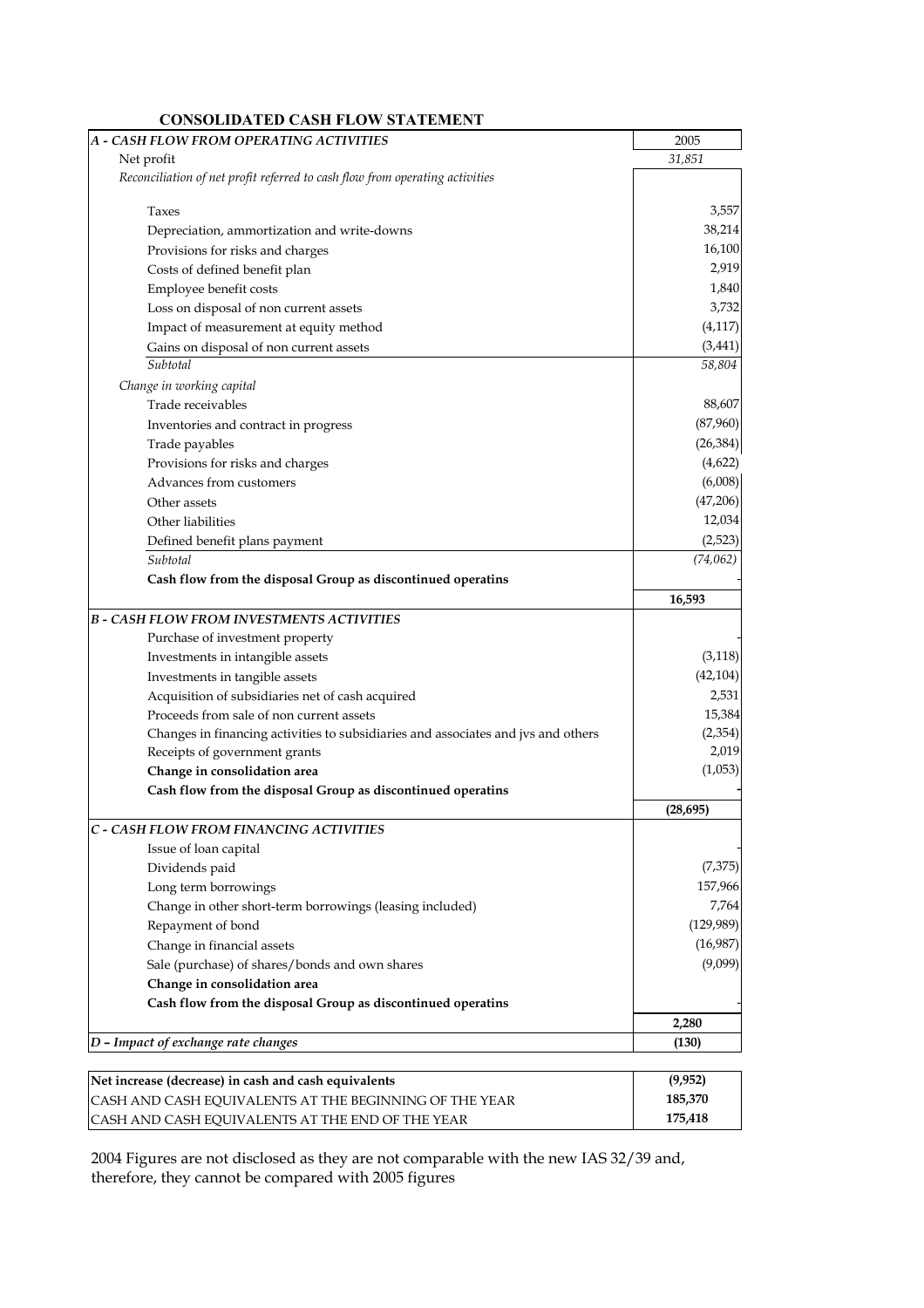| PARENT COMPANY INCOME STATEMENT                       | 31/12/2005 | %          | 31/12/2004 | %          |
|-------------------------------------------------------|------------|------------|------------|------------|
| Euro/000                                              |            |            |            |            |
| Contract revenues                                     | 790,510    | 94.1%      | 810,074    | 94.1%      |
| Other revenues                                        | 49,847     | 5.9%       | 50,600     | 5.9%       |
| <b>Total revenues</b>                                 | 840,356    | 100.0%     | 860,673    | 100.0%     |
| Costs of production                                   | (602,080)  | $(71.6\%)$ | (655, 787) | $(76.2\%)$ |
| <b>Added value</b>                                    | 238,276    | 28.4%      | 204,887    | 23.8%      |
| Labour costs                                          | (93, 232)  | $(11.1\%)$ | (98, 100)  | $(11.4\%)$ |
| <b>EBITDA</b>                                         | 145,045    | 17.3%      | 106,786    | 12.4%      |
| Amortisation and depreciation                         | (19, 878)  | $(2.4\%)$  | (18,044)   | $(2.1\%)$  |
| Provisions                                            | (16, 100)  | $(1.9\%)$  | (4,650)    | $(0.5\%)$  |
| Write-downs                                           | (4, 287)   | $(0.5\%)$  | (2,000)    | $(0.2\%)$  |
| Other operating costs                                 | (22,005)   | $(2.6\%)$  | (13, 488)  | $(1.6\%)$  |
| (Capitalisation of internal construction costs)       | 161        | $0.0\%$    | 234        | $0.0\%$    |
| <b>EBIT</b>                                           | 82,935     | $9.9\%$    | 68,838     | $8.0\%$    |
| Net financial income and charges                      | (34, 768)  | $(4.1\%)$  | (26, 793)  | $(3.1\%)$  |
| Effects of evaluation of investments by equity method |            | 0.0%       |            | $0.0\%$    |
| Pre-tax profit                                        | 48,167     | 5.7%       | 42,045     | 4.9%       |
| Taxes                                                 | (20, 484)  | $(2.4\%)$  | (15,603)   | $(1.8\%)$  |
| Net profit                                            | 27,683     | 3.3%       | 26,442     | 3.1%       |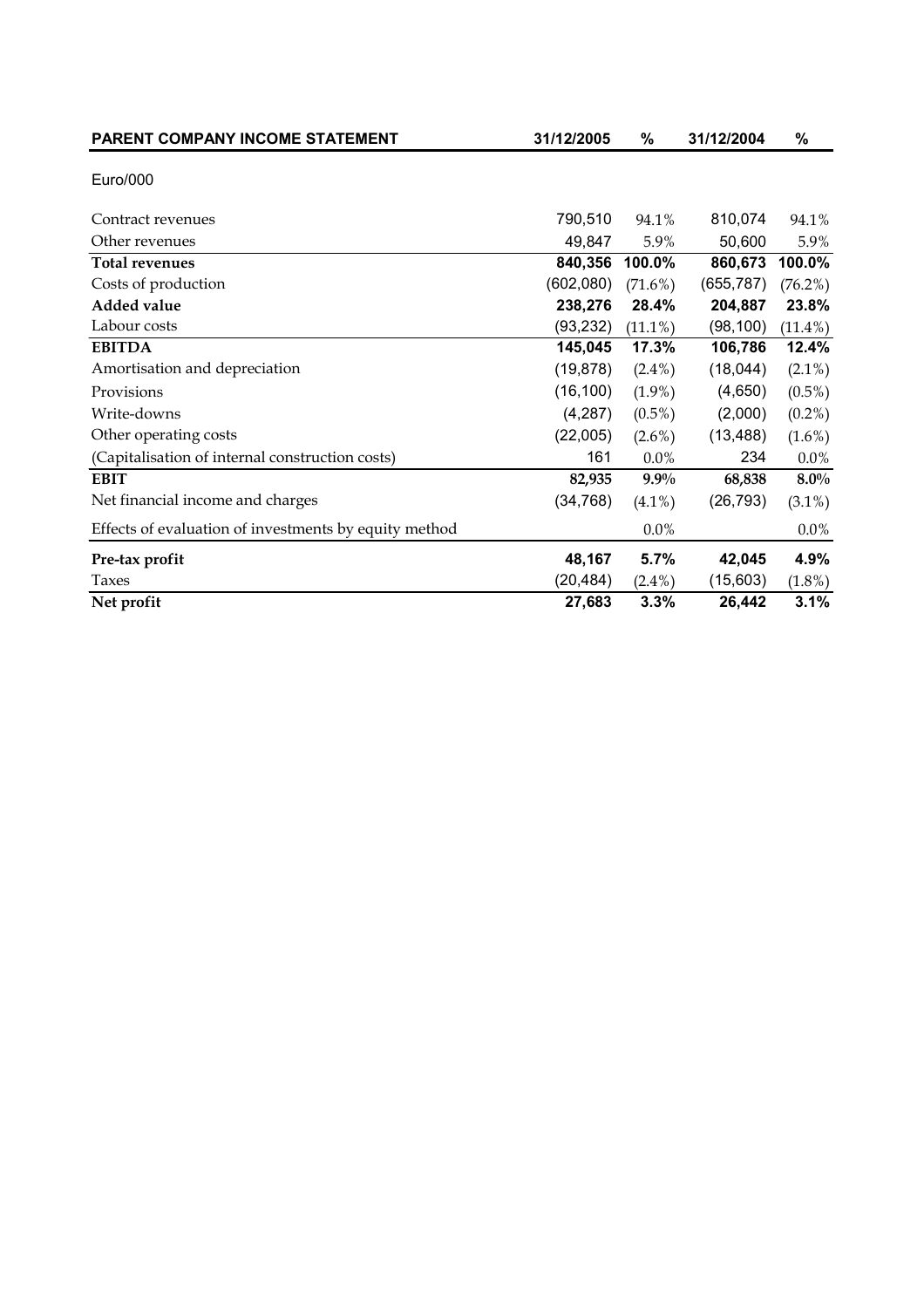## **PARENT COMPANY BALANCE SHEET**

|                                              | 31/12/2005 | 31/12/2004 |
|----------------------------------------------|------------|------------|
| Euro/000                                     |            |            |
| Intangible fixed assets                      | 4,964      | 5,165      |
| Tangible fixed assets                        | 93,650     | 94,680     |
| Investments                                  | 133,525    | 59,895     |
| Other net fixed assets                       | 65,120     | 70,815     |
| Total fixed assets (A)                       | 297,259    | 230,555    |
| Inventories                                  | 36,682     | 37,403     |
| Contracts in progress                        | 234,703    | 119,006    |
| Trade receivables                            | 351,883    | 357,947    |
| Other assets                                 | 158,274    | 138,459    |
| Advances from customers                      | $-64,531$  | $-70,680$  |
| Subtotal                                     | 717,011    | 582,135    |
| Payables to suppliers                        | $-309,756$ | $-357,361$ |
| Other liabilities                            | $-146,234$ | $-65,451$  |
| Subtotal                                     | $-455,990$ | $-422,812$ |
| Working capital (B)                          | 261,021    | 159,323    |
| <b>Employee benefits</b>                     | $-9,685$   | $-9,510$   |
| Provisions dor current risks and charges     | $-34,413$  | $-22,954$  |
| Total provisions (C)                         | $-44,098$  | $-32,464$  |
| Net invested capital (D) = $(A) + (B) + (C)$ | 514,182    | 357,414    |
| Cash and cash equivalents                    | 134,996    | 153,706    |
| Financial receivables and securities         | 49,309     | 97,054     |
| Medium-long term financial receivables       | $-260,790$ | $-82,864$  |
| Short-term financial receivables             | $-193,426$ | $-293,282$ |
| Net financial position $(E)$                 | $-269,911$ | $-125,386$ |
| Net Group equity                             | 244,270    | 232,029    |
| Net Equity ( G ) = $(D) - (E)$               | 244,271    | 232,028    |